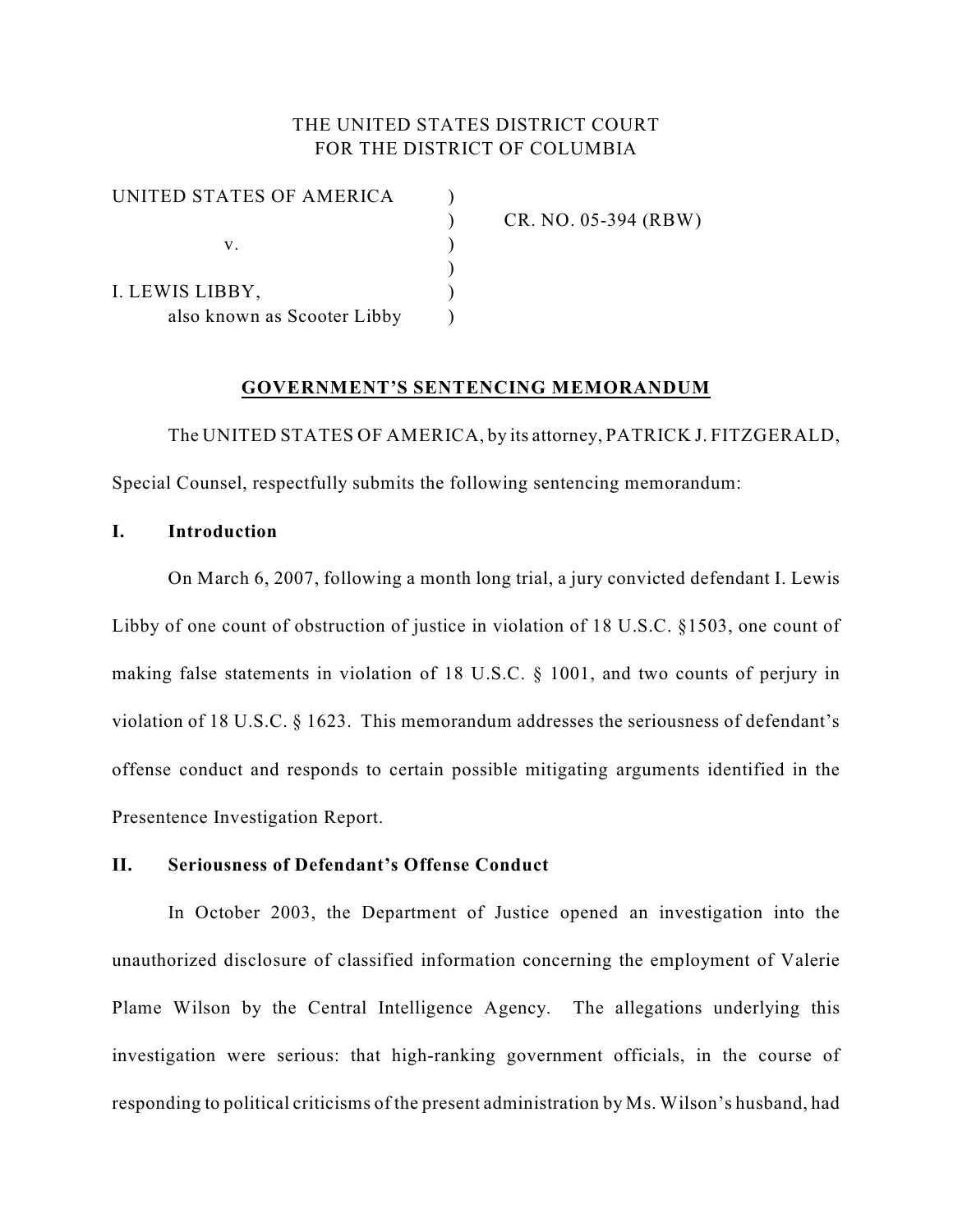deliberately, recklessly or negligently compromised her identity as an intelligence agent, posing risks to intelligence assets and operations.As President Bush stated on October 6, 2003: "[t]his is a very serious matter, and our administration takes it seriously. . . . We're talking about a criminal action, but also hopefully will set a clear signal we expect other leaks to stop, as well. And so I look forward to finding the truth." Remarks by President Bush at Press Availability with President Kibaki of Kenya, Oct. 6, 2003, at <http://whitehouse.gov/news/releases/2003/10/20031006-3.html>. The President and his spokesman made it clear on repeated occasions that the President expected everyone in his administration to cooperate and provide information to the investigators.

It was apparent from early in the investigation that classified information relating to a covert intelligence agent had been disclosed without authorization. Also early in the investigation, investigators learned the identities of three officials – Deputy Secretary of State Richard Armitage, Senior Adviser to the President Karl Rove, and Mr. Libby, the Vice-President's Chief of Staff – who had disclosed information regarding Ms. Wilson's CIA employment to reporters. What was not apparent, however, were the answers to a series of questions central to whether criminal charges arising from the unauthorized disclosure of Ms. Wilson's identity as an intelligence agent were both viable and appropriate. These questions included the following:

Were Mr. Armitage, Mr. Rove, and Mr. Libby the only government officials to disclose information about Ms. Plame's CIA employment to reporters?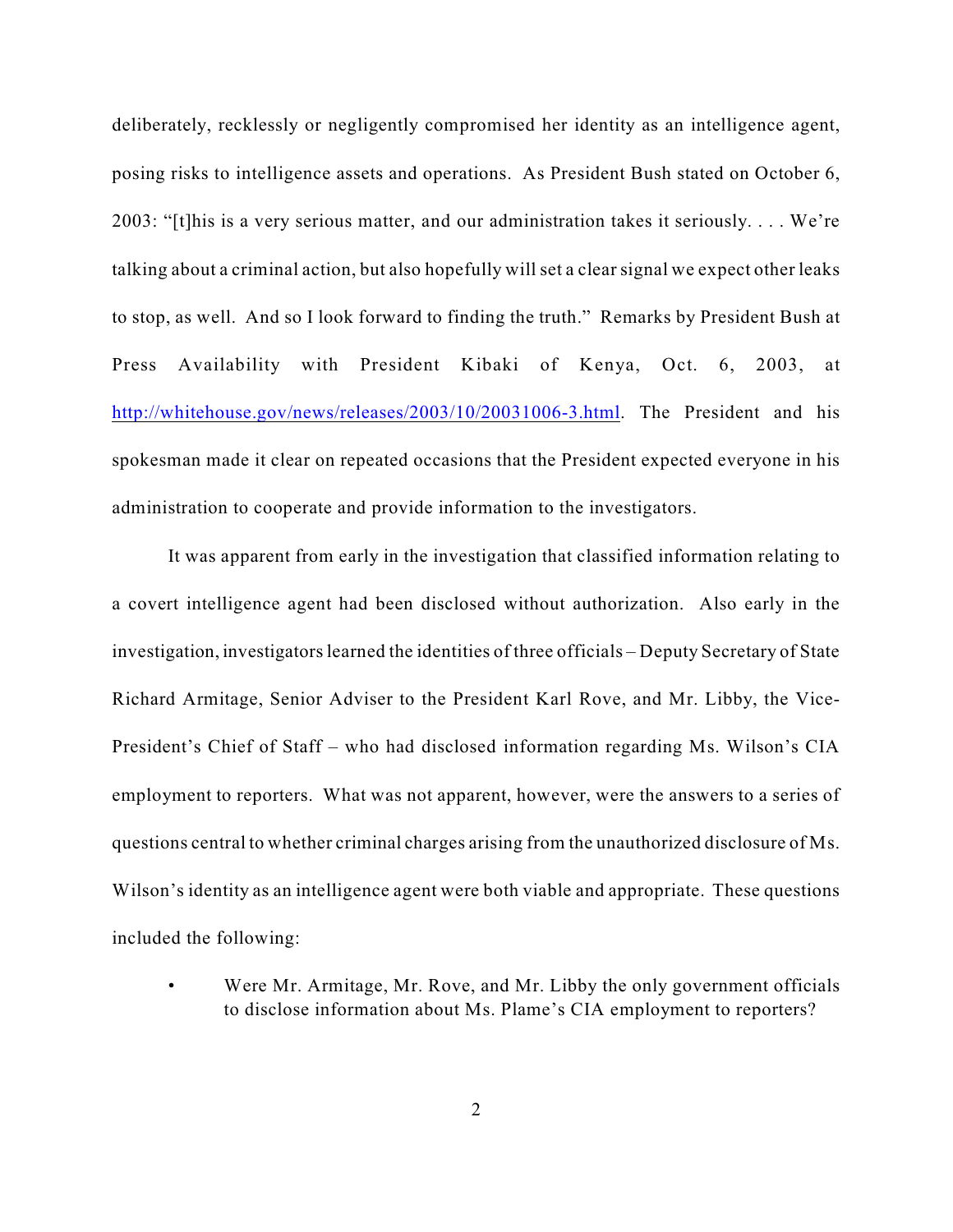- Was each particular disclosure by the government officials to journalists deliberate, reckless or inadvertent?
- How did those government officials learn about Ms. Wilson's CIA employment?
- What did those government officials know about the classified nature of Ms. Wilson's employment?
- Precisely what information regarding Ms. Wilson's CIA employment did government officials disclose to reporters, and to how many reporters?
- Were the disclosures made as part of a concerted effort to disclose this information? and
- Did other government officials direct or approve these disclosures?

Consistent with the seriousness of the allegations, the criminal investigation that followed sought both documentary and testimonial evidence from a wide range of sources. The unusual nature and context of this investigation required witnesses to divulge extraordinarily sensitive information to investigators. The President, Vice President, and many of their closest advisers met with investigators and disclosed communications and deliberations that occurred at the highest level of our government. Multiple government agencies, including the Central Intelligence Agency, disclosed classified information to investigators. Journalists disclosed sources. Witnesses disclosed sensitive personal information relevant to the investigation. The need to balance the important and varied interests affected by this investigation at times led to difficult negotiations resulting in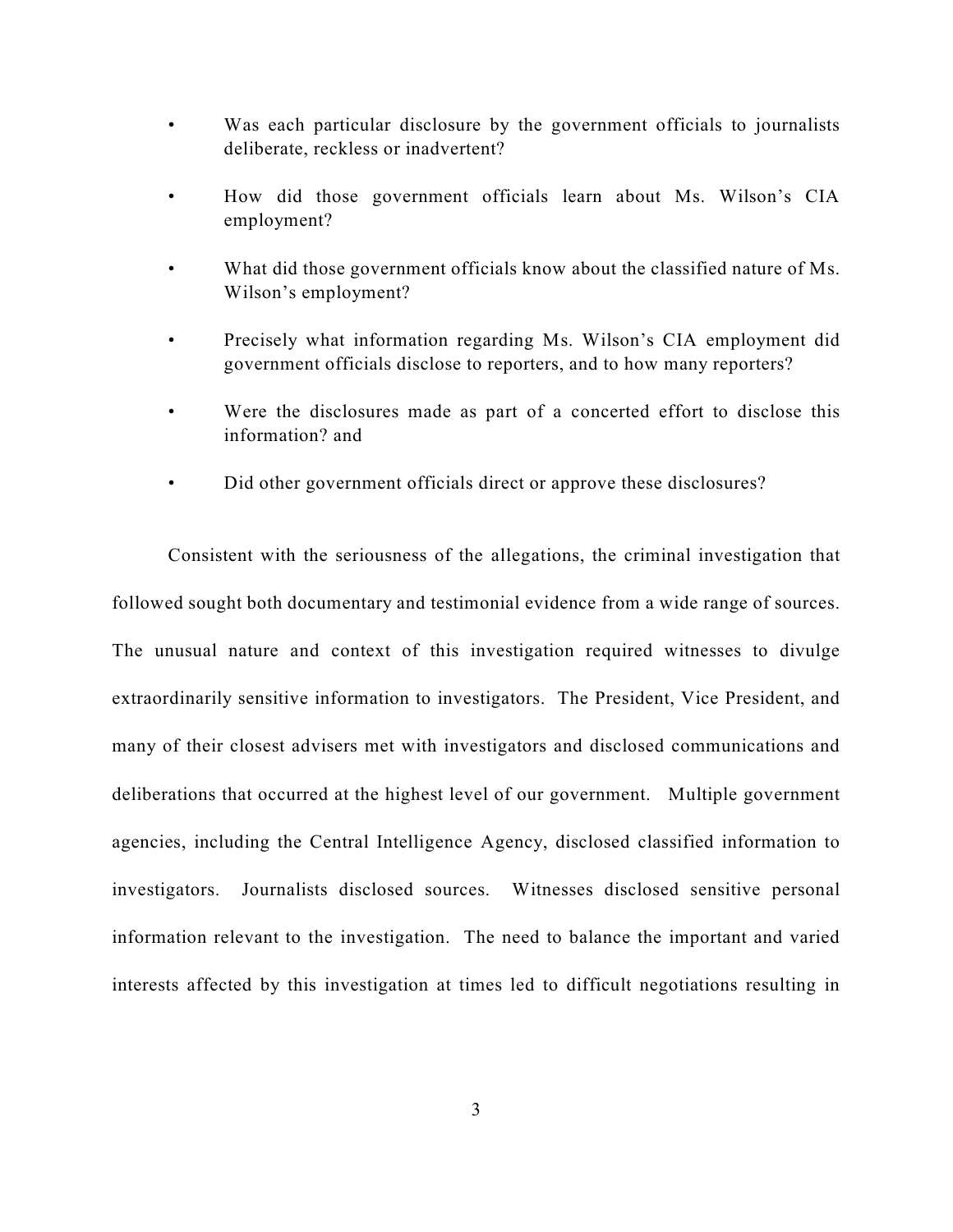compromises by both witnesses and investigators, and in the case of certain journalist witnesses, to litigation over the journalists' claims of privilege to protect their sources.

In many respects, the manner in which witnesses from the President to ordinary citizens participated in this criminal investigation, disclosing to investigators information that few of them were eager to share, with the guidance of the courts when disputes arose, is a testament to the strength of a fundamental principle of our nation's justice system: that the law is entitled to every man's evidence. Inherent in this principle is the obligation of a witness to tell the truth, particularly under oath. As the Supreme Court said in *United States v. Mandujano*, 425 U.S. 564, 576 (1975):

In this constitutional process of securing a witness' testimony, perjury simply has no place whatsoever. Perjured testimony is an obvious and flagrant affront to the basic concepts of judicial proceedings. Effective restraints against this type of egregious offense are therefore imperative. The power of subpoena, broad as it is, and the power of contempt for refusing to answer, drastic as that is -- and even the solemnity of the oath -- cannot insure truthful answers. Hence, Congress has made the giving of false answers a criminal act punishable by severe penalties; in no other way can criminal conduct be flushed into the open where the law can deal with it.

*See also Nix v. Whiteside*, 457 U.S. 157, 185 (1986) ("[t]his Court long ago noted: 'All perjured relevant testimony is at war with justice, since it may produce a judgment not resting on truth. . . .'*"*) (quoting *In re Michael*, 326 U.S. 224, 227 (1945)). Despite the many competing public and private interests implicated by this investigation, and the high stakes for many of those asked to provide information, witnesses from all stations in life were required to accept and comply with their legal obligations.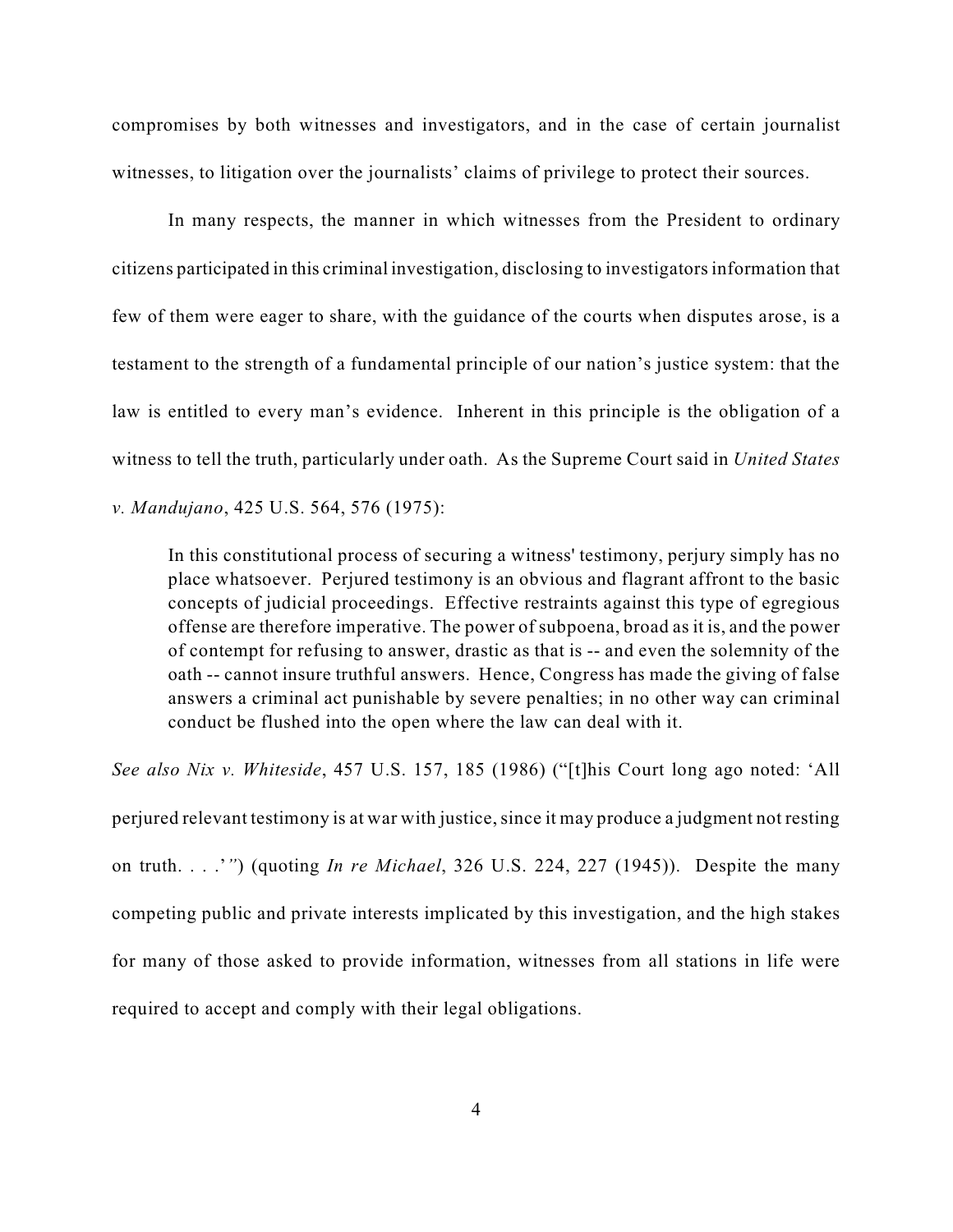It is against this background that Mr. Libby's conduct must be judged. As an experienced attorney, Mr. Libby knew well both the seriousness of this investigation and the range of options available to him as the investigation progressed. He, of course, could have told the truth, even if, as was the case for many other witnesses, doing so risked the possibility of criminal prosecution, or personal or political embarrassment. He also could have declined to speak to the FBI agents, invoked his Fifth Amendment rights before the grand jury, or challenged any lines of inquiry he believed improper. And the evidence at trial showed that Mr. Libby had access to counsel and had adequate time to review relevant documents and contemplate his conduct before he testified.

Regrettably, Mr. Libby chose the one option that the law prohibited: he lied. He lied repeatedly to FBI agents and in sworn grand jury testimony, and he lied about multiple facts central to an assessment of his role in the disclosure of Ms. Wilson's CIA employment. He lied about when he learned of Ms. Wilson's CIA employment, about how he learned of her CIA employment, about who he told of her CIA employment, and about what he said when he disclosed it. In short, Mr. Libby lied about nearly everything that mattered.

These lies had two direct results. First, they made impossible an accurate evaluation of the role that Mr. Libby and those with whom he worked played in the disclosure of information regarding Ms. Wilson's CIA employment and about the motivations for their actions. Second, the lies required the government to expend substantial time and resources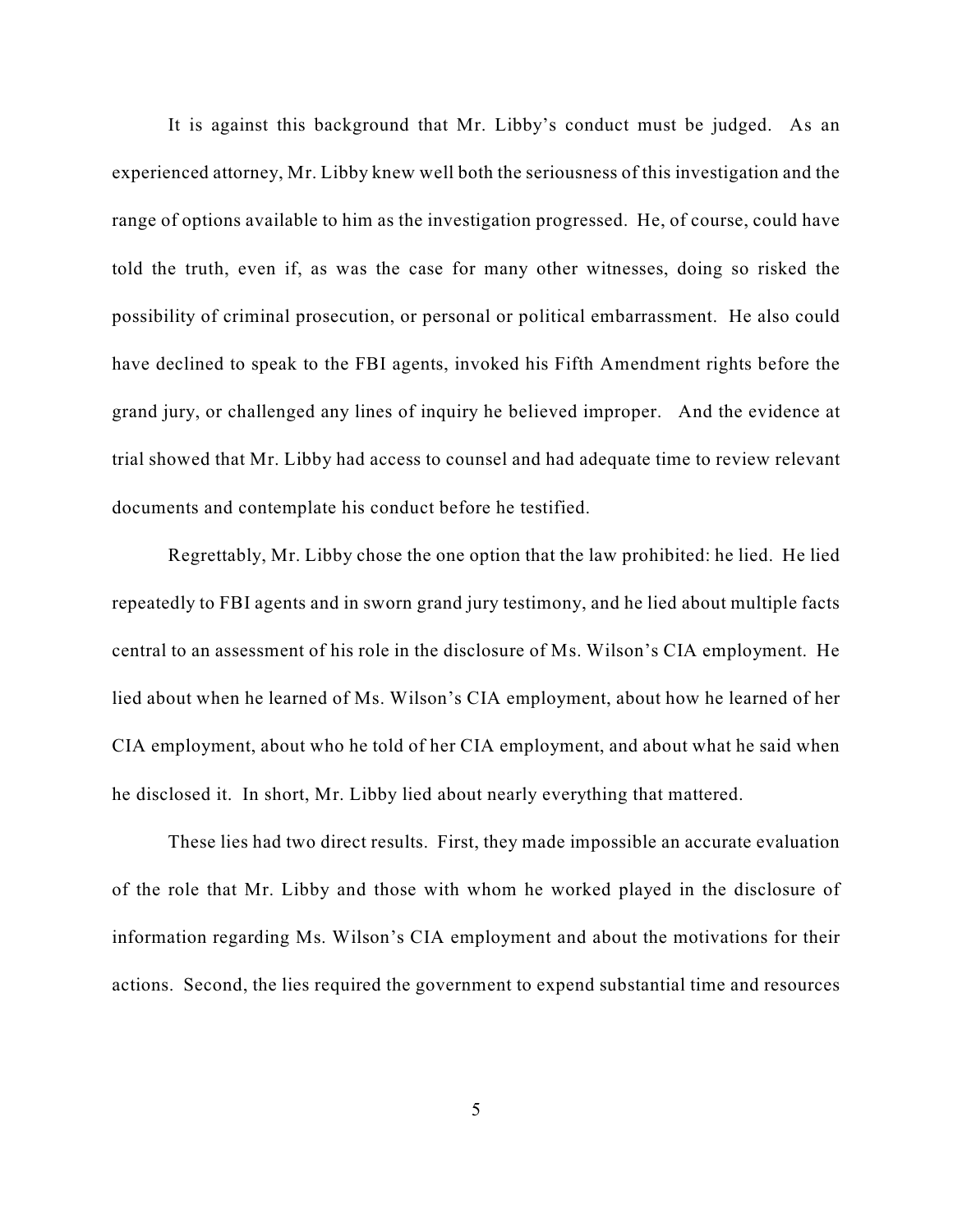attempting to determine what – if any – of the information that Mr. Libby provided could be believed.

More fundamentally, however, Mr. Libby's lies corrupted a truth-seeking process with respect to an important investigation, and on behalf of which many others subordinated important public, professional, and personal interests. To minimize the seriousness of Mr. Libby's conduct would deprecate the value that the judicial system places on the truthfulness of witnesses, and tempt future witnesses who face similar obligations to tell the truth to question the wisdom and necessity of doing so. Our criminal justice system rests on the premise that all witnesses have an equal and solemn obligation of candor. We cannot take this candor for granted because the daily work of the criminal justice system depends on the willingness of every witness – whether an eyewitness to a violent crime or drug transaction, or a police officer who witnessed a partner shake down a drug dealer, or a corporate executive aware of fraud by his or her colleagues – to tell the truth under circumstances where there often are strong motives to do otherwise. Particularly in a case such as this, where Mr. Libby was a high-ranking government official whose falsehoods were central to issues in a significant criminal investigation, it is important that this Court impose a sentence that accurately reflects the value the judicial system places on truth-telling in criminal investigations.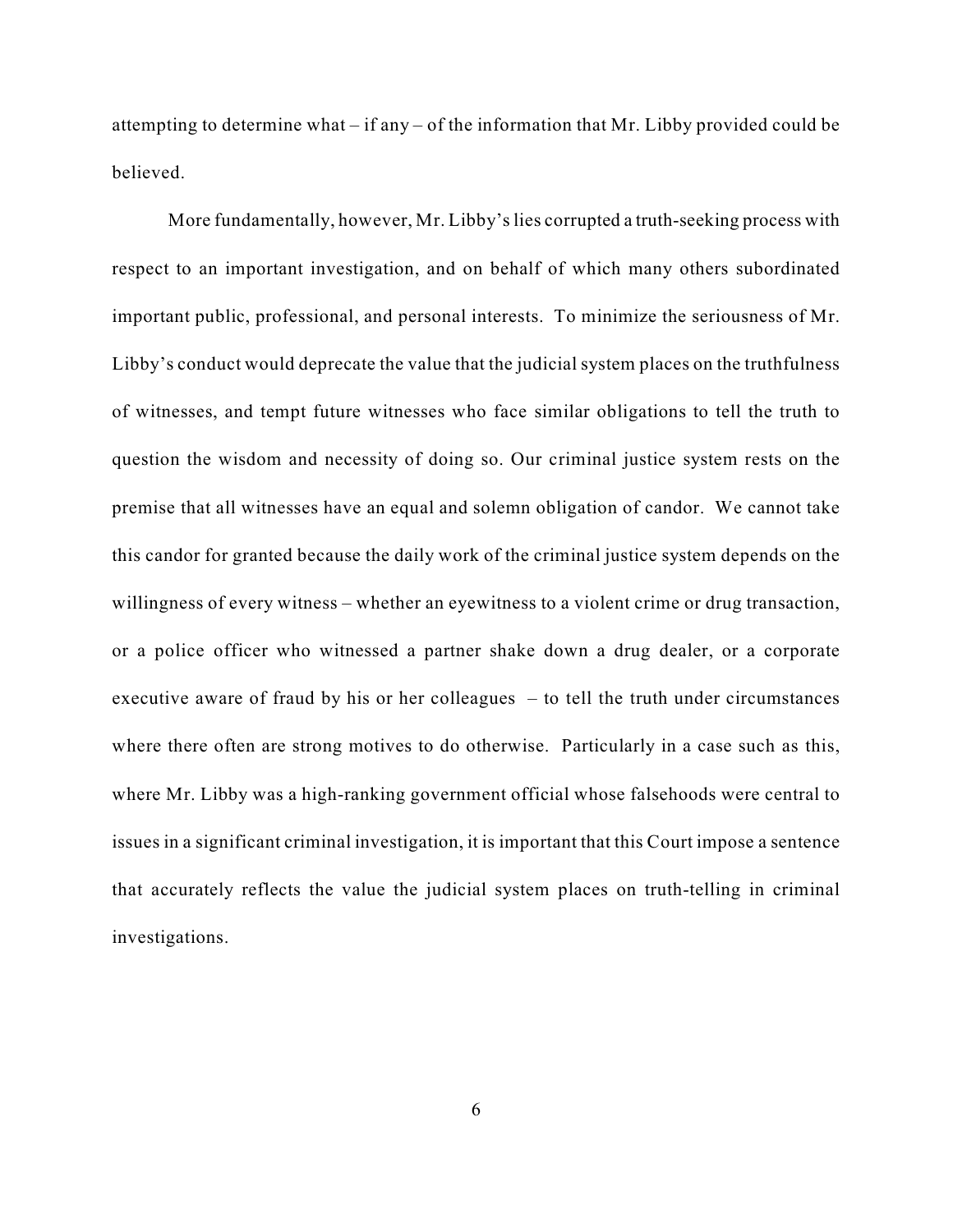#### **III. Response to Certain Arguments in Mitigation**

In this case, as is his right, Mr. Libby maintains that despite his conviction, he is totally innocent. He has expressed no remorse, no acceptance of responsibility, and no recognition that there is anything he should have done differently – either with respect to his false statements and testimony, or his role in providing reporters with classified information about Ms. Wilson's affiliation with the CIA.

Instead, on Mr. Libby's behalf his supporters have submitted to the probation office and the Court a variety of arguments challenging the propriety of his prosecution. These arguments for leniency paint Mr. Libby as the victim of an improper, unnecessary, and politically motivated investigation, an unfair indictment, and a wrongful conviction. These arguments mirror comments made by the defense's public relations team and posted on the defense website, [www.scooterlibby.com,](http://www.scooterlibby.com,) before, during and after the trial. The submission of these arguments on Mr. Libby's behalf is well known to Mr. Libby and his attorneys, and while they have not to date explicitly embraced these arguments, neither have they disavowed them. The government submits that these arguments are completely at odds with the kind of contrition that normally is a pre-condition to leniency. We address the lack of merit of these arguments in the event the defense presses such arguments as supporting a lenient sentence.

#### **A. Mr. Libby's Public Service**

In the Offender Characteristics Section of the Presentence Investigation Report, a number of Mr. Libby's supporters cite Mr. Libby's public service on behalf of our national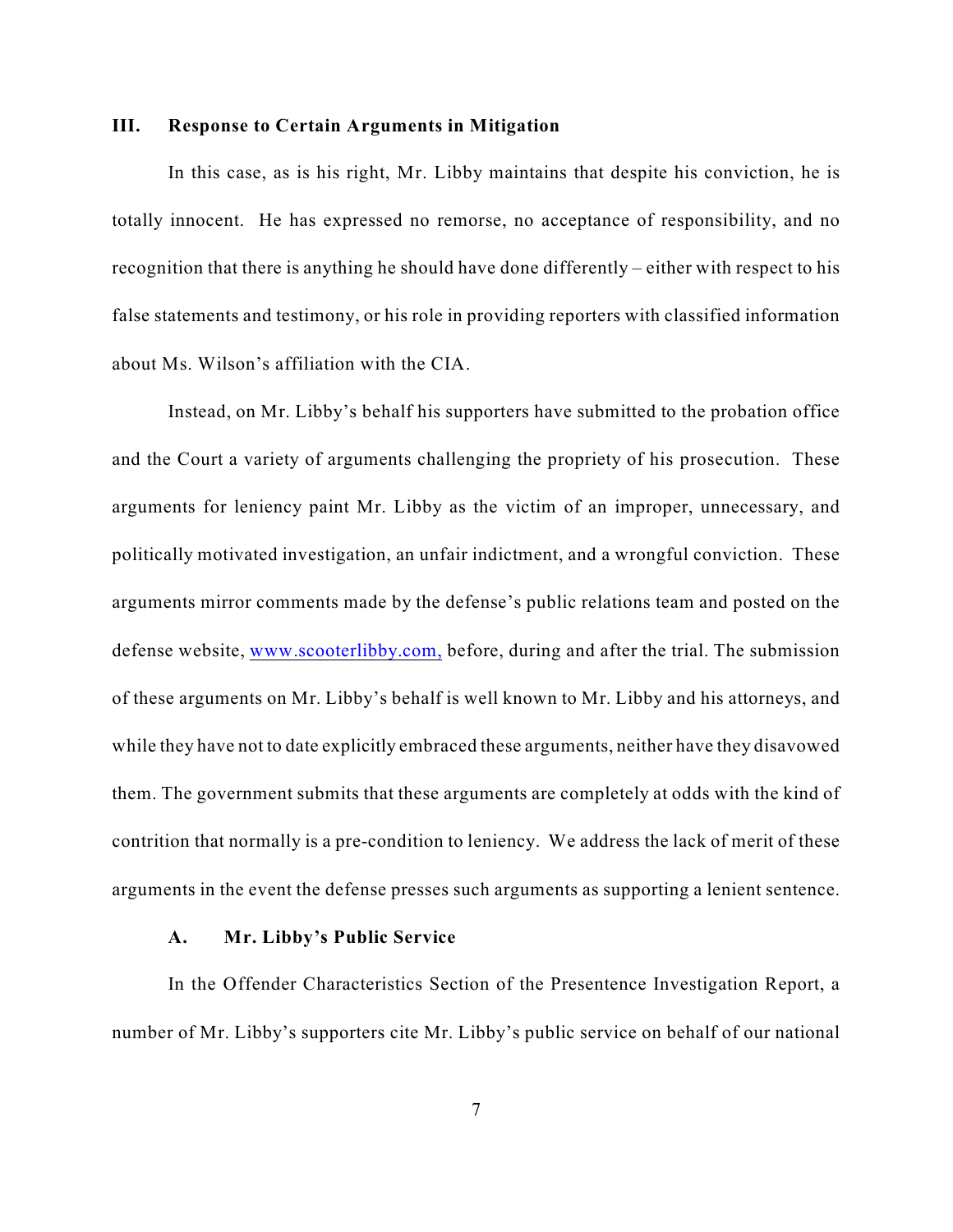security during the war against terrorism, and note the fact that Mr. Libby worked long hours for the government under great stress, when he could have earned a more lucrative salary in the private practice of law. We take no issue with Mr. Libby's service to the government and recognize that it did indeed involve long hours, great stress and foregone income. While some may fervently support particular policy positions Mr. Libby advocated, and others strenuously object to those same positions, what is relevant for sentencing is not any effort at assessing the correctness of those policies, but recognition of a positive aspect of Mr. Libby's character: namely that Mr. Libby worked long and hard to advance policies that he believed were in the best interests of the United States. We have never challenged that aspect of Mr. Libby's background and do not do so now.

However, some of those who spoke to the Probation Office on Mr. Libby's behalf advocate that his service in the public sector should excuse him from imposition of any punishment for his crimes. **[Sentence redacted and filed under seal.]** 

It is worth placing such suggestions in context by noting that there are many others who have served the nation at great personal hardship, the overwhelming majority of whom are of considerably less means than Mr. Libby. Yet we would not be prepared to excuse those who served in the FBI, the CIA, the military or the Peace Corps if they were found to have perjured themselves and committed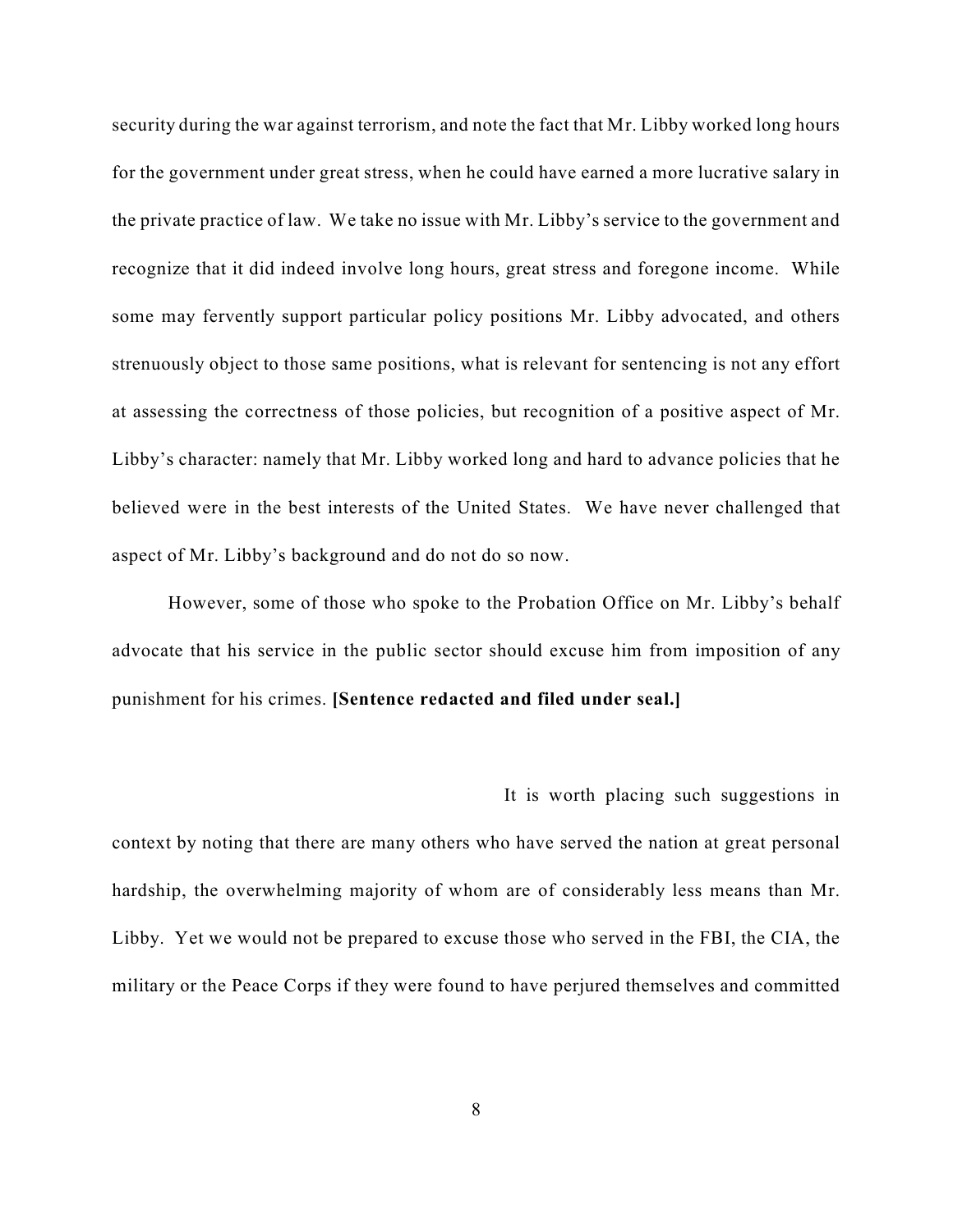obstruction of justice during a criminal investigation of a national security matter. We should not apply a different set of rules to Mr. Libby because he served in the White House.

# **B. Propriety of Mr. Libby's Prosecution**

Others of Mr. Libby's friends and associates interviewed for the Presentence Investigation Report assert that his prosecution was unwarranted, unjust, and motivated by politics. **[Remainder of paragraph redacted and filed under seal.]**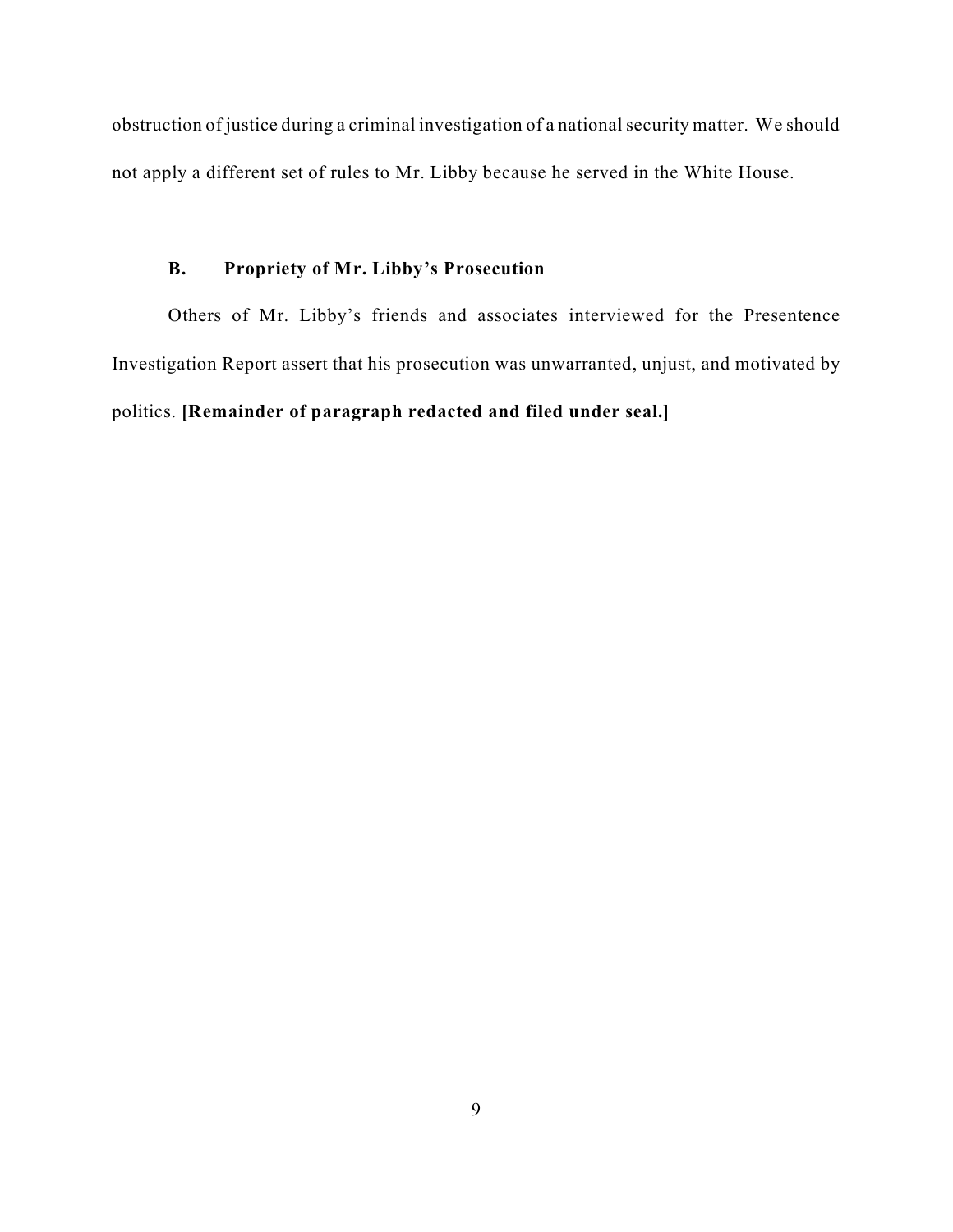The argument that Mr. Libby is an innocent wrongly charged because it was known early in the investigation that others had leaked the identity of Valerie Wilson overlooks critical facts as well as the jury's carefully reasoned verdict. First, the evidence at trial proved that Mr. Libby was guilty, not innocent. Mr. Libby learned about Ms. Wilson's CIA employment in June 2003 directly from the Vice President, as well as from senior government officials from both the State Department (Marc Grossman) and the CIA (Bob Grenier) and Cathie Martin, who handled public affairs for the Vice President. The evidence showed that Mr. Libby was aggravated about Ambassador Wilson and paid exceptionally close attention in June and July 2003 to media stories about Mr. Wilson. Mr. Libby disclosed information about Ms. Wilson's employment to Judith Miller on June 23.

Following Ambassador Wilson's Op Ed in the *New York Times* on July 6, 2003, Mr. Libby inserted himself even more in the press response to Mr. Wilson. On July 7, he disclosed the information about Ms. Wilson's CIA employment to Ari Fleischer, then the White House press secretary, in what Mr. Fleischer described as a "weird lunch." The next morning, Mr. Libby disclosed the information about Ms. Wilson's CIA employment again to reporter Miller. Mr. Libby provided information about Mr. Wilson and Ms. Wilson on the condition that any attribution disguise him as a "former Hill staffer." Later that week, Mr.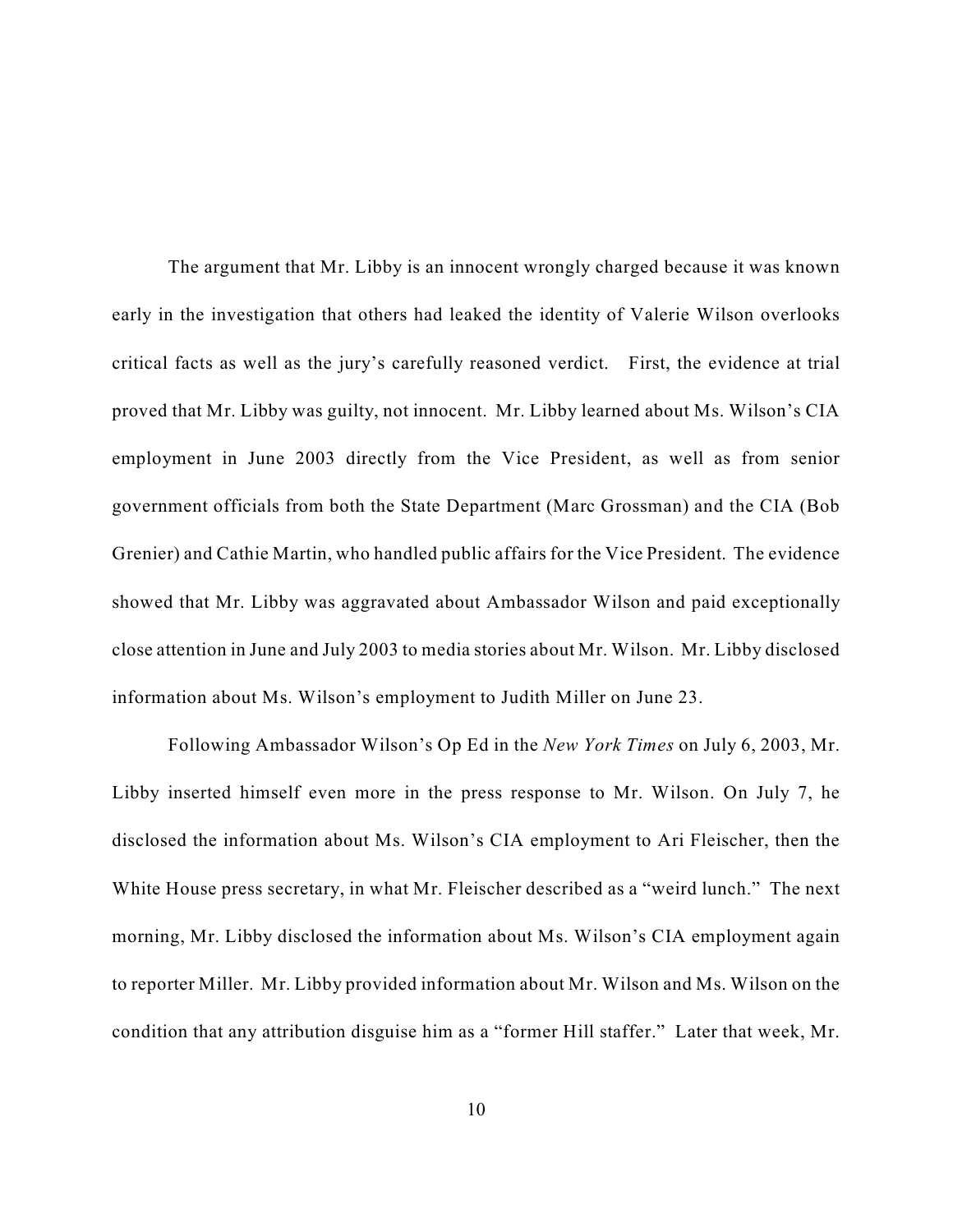Libby confirmed the information about Ms. Wilson's CIA employment to reporter Matt Cooper, who had first learned the information from Karl Rove.

The evidence at trial further established that when the investigation began, Mr. Libby kept the Vice President apprised of his shifting accounts of how he claimed to have learned about Ms. Wilson's CIA employment. The evidence proved that Mr. Libby invented a conversation about Ms. Wilson's employment with Mr. Russert, lied about other conversations with other officials and reporters and claimed not to have known the information he was spreading to reporters about Ms. Wilson's CIA employment was true. Mr. Libby even went so far as to claim that he was "surprised" and "taken aback" by what Mr. Russert had told him about Ms. Wilson and the CIA on July 10, and to claim that Mr. Libby did not even know at the time of his conversations with reporters that Mr. Wilson had a wife. Mr. Libby also claimed to have a clear memory that the only topic he did not discuss with the Vice President in the aftermath of the Wilson Op Ed was Ms. Wilson's CIA employment.

Second, it is undisputed but of no moment that it was known early in the investigation that two other persons (Richard Armitage and Karl Rove) in addition to Mr. Libby had disclosed Ms. Wilson's identity to reporters, and that Messrs. Armitage and Rove were the sources for columnist Robert Novak's July 14, 2003 column, which first publicly disclosed Ms. Wilson's CIA affiliation. The investigation was never limited to disclosure of Ms. Wilson's CIA affiliation to Mr. Novak; rather, from the outset the investigation sought to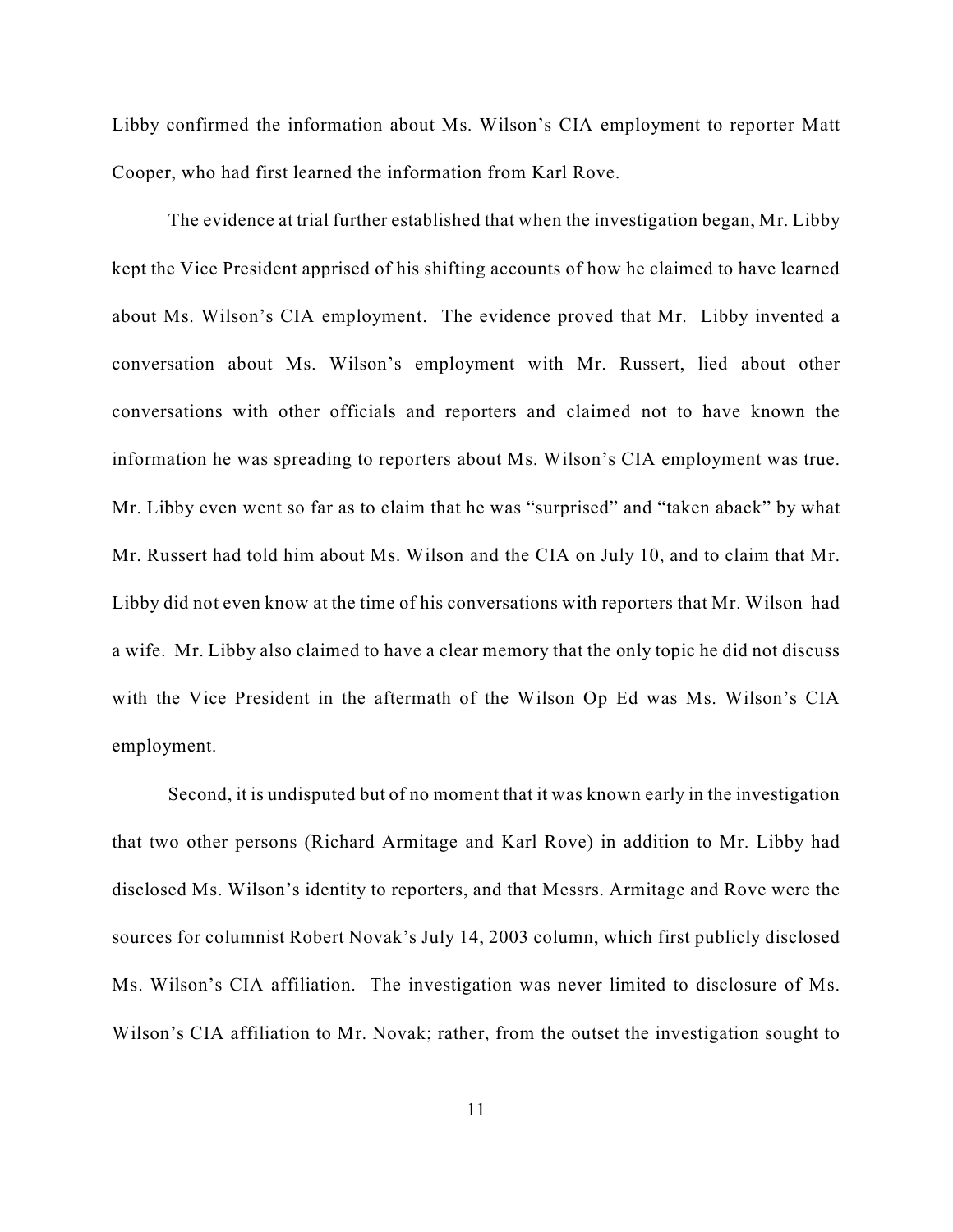determine who disclosed information about Ms. Wilson to various reporters, including – but not limited to – Mr. Novak.

From these facts, it is argued either that the entire investigation should have been quickly terminated or that it was inappropriate that at the end of the investigation only Mr. Libby was charged. We address both arguments below.

### **1. Termination of the Investigation**

The assertion that the collective facts known at an early point in the investigation warranted a summary termination of the investigation does not stand up to close scrutiny. First, it was clear from very early in the investigation that Ms. Wilson qualified under the relevant statute (Title 50, United States Code, Section 421) as a covert agent whose identity had been disclosed by public officials, including Mr. Libby, to the press. Early in the investigation, however, the critical issue remained as to precisely what the particular officials knew about Ms. Wilson's status and what the officials intended when they disclosed her identity to the media. Moreover, in assessing the intent of these individuals, it was necessary to determine whether there was concerted action by any combination of the officials known to have disclosed the information about Ms. Plame to the media as anonymous sources, and also whether any of those who were involved acted at the direction of others. This was particularly important in light of Mr. Libby's statement to the FBI that he may have discussed Ms. Wilson's employment with reporters at the specific direction of the Vice President.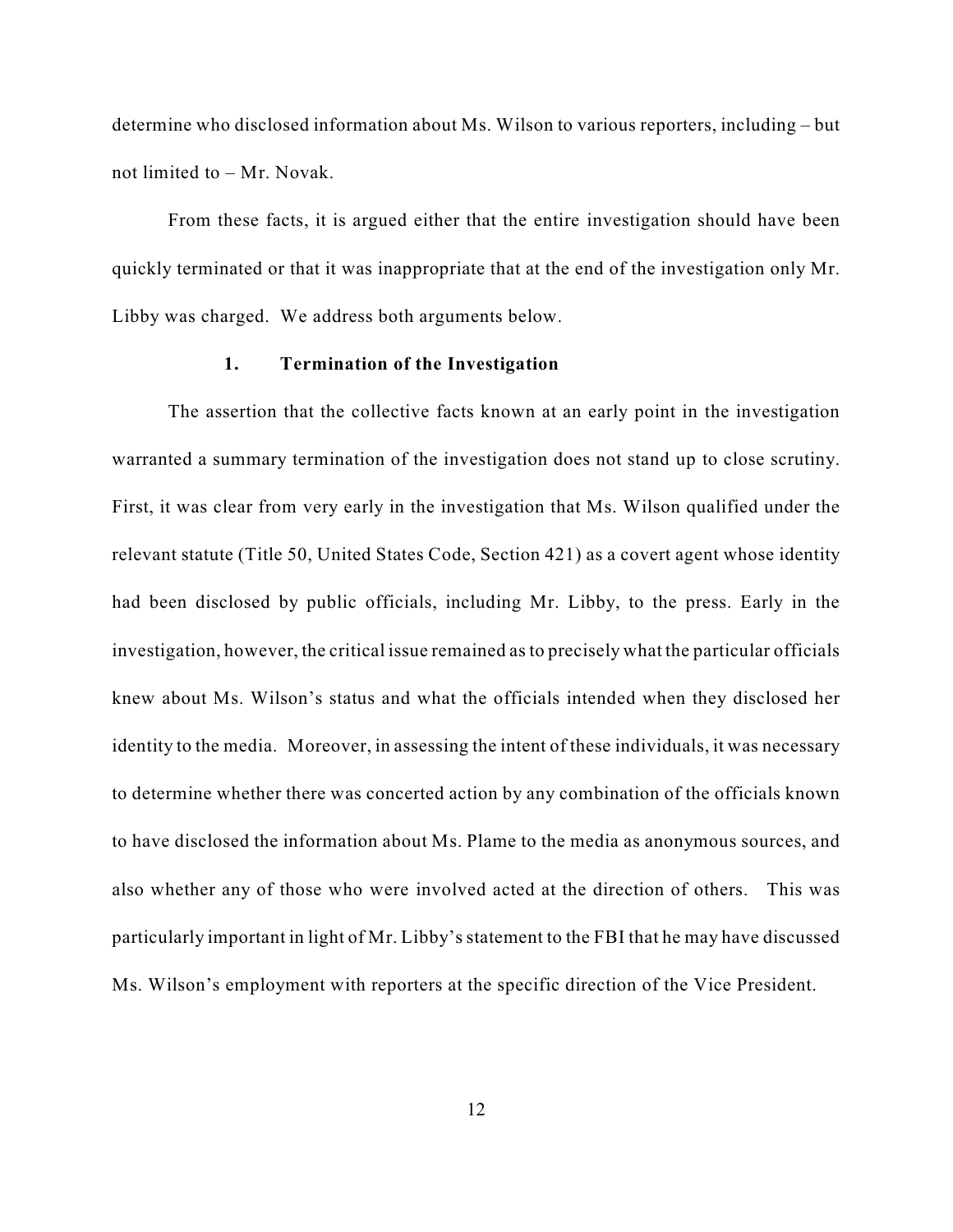Finally, it remained to be determined whether the accounts of various persons who disclosed the information to the media were truthful, and, if not, whether any false statement made could be proven to be intentionally false. In that vein, it became apparent at an early stage of the investigation that Mr. Libby's account was sharply contradicted by the accounts of other witnesses, most notably Tim Russert. The investigation thus appropriately continued for several months after the October 2003 disclosures by Messrs. Armitage, Rove and Libby, under the direction of then Attorney General Ashcroft, until late December 2003 when Special Counsel was appointed. The investigation then continued for the same reasons. It also bears note that although certain of Mr. Libby's supporters have suggested that it was improper for the investigation to continue without publicly disclosing what Mr. Armitage, Mr. Rove, and Mr. Libby admitted in interviews or before the grand jury, maintaining the confidentiality of witness statements and testimony was not only required by law, but was an appropriate and routine investigative practice that protected witnesses' privacy, reduced the risk that witnesses would influence each others' recollections and testimony, and protected the reputations of uncharged persons.

To accept the argument that Mr. Libby's prosecution is the inappropriate product of an investigation that should have been closed at an early stage, one must accept the proposition that the investigation should have been closed after at least three high-ranking government officials were identified as having disclosed to reporters classified information about covert agent Valerie Wilson, where the account of one of them was directly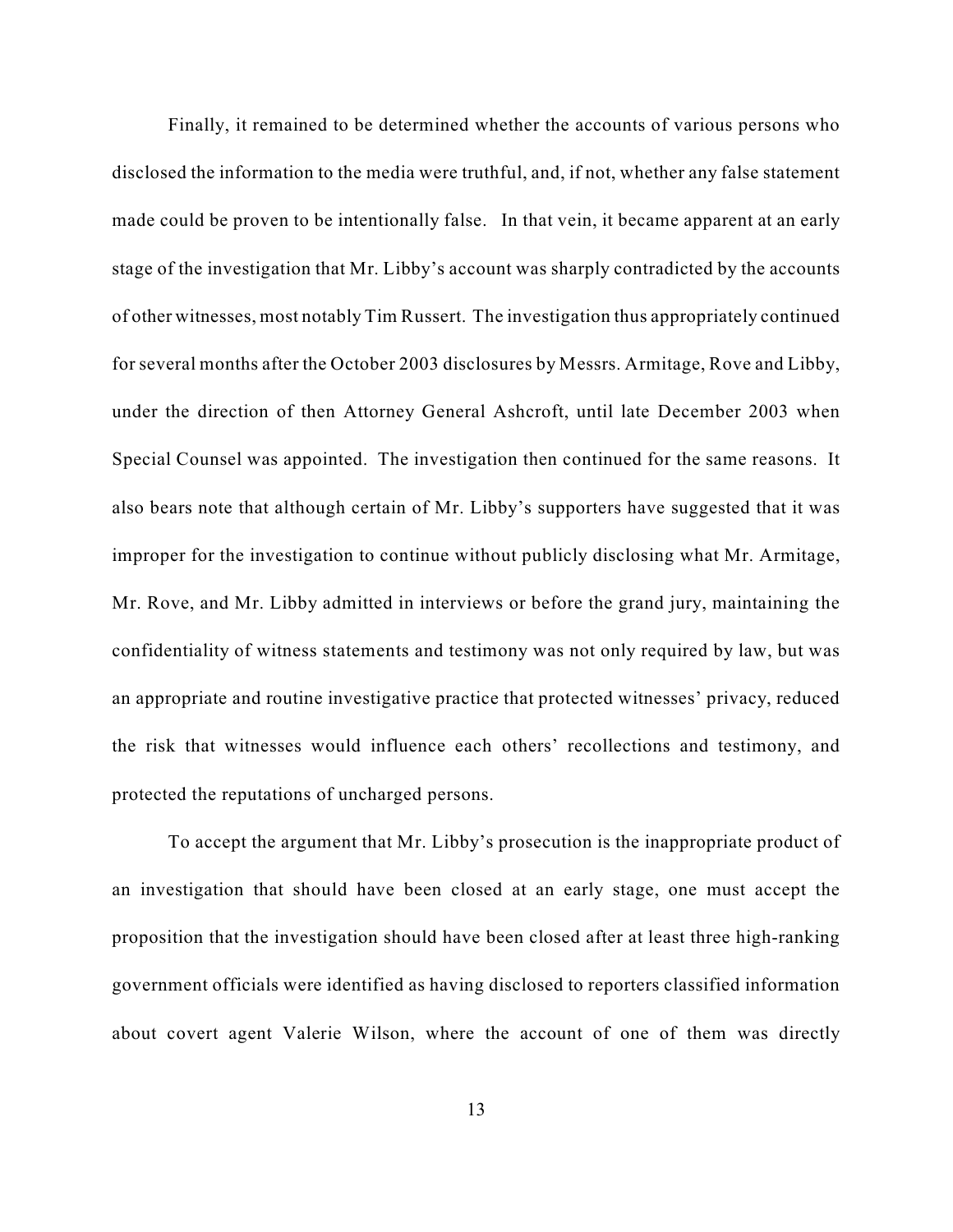contradicted by other witnesses, where there was reason to believe that some of the relevant activity may have been coordinated, and where there was an indication from Mr. Libby himself that his disclosures to the press may have been personally sanctioned by the Vice President. To state this claim is to refute it. Peremptorily closing this investigation in the face of the information available at its early stages would have been a dereliction of duty, and would have afforded Mr. Libby and others preferential treatment not accorded to ordinary persons implicated in criminal investigations.

# **2. Prosecution of Mr. Libby for Obstruction of Justice and Perjury in the Absence of a Prosecution of Any Person for the Underlying Disclosure of Classified Information**

Nor is it of any consequence to Mr. Libby's conduct – perjury and obstruction of justice – that others may have engaged in similar disclosures of classified information for which neither Mr. Libby nor they were charged. At the end of the investigation, after all the information was gathered – including testimony of the reporters and relevant documents – a decision was made not to pursue substantive charges for the disclosure of classified information about Ms. Wilson's CIA employment. This fact does notsupport the logical leap that investigators knew at the beginning of the investigation that no such charges would be brought, nor does it have any bearing on the propriety of Mr. Libby's prosecution for perjury.

While not commenting on the reasons for the charging decisions as to any other persons, we can say that the reasons why Mr. Libby was not charged with an offense directly relating to his unauthorized disclosures of classified information regarding Ms. Wilson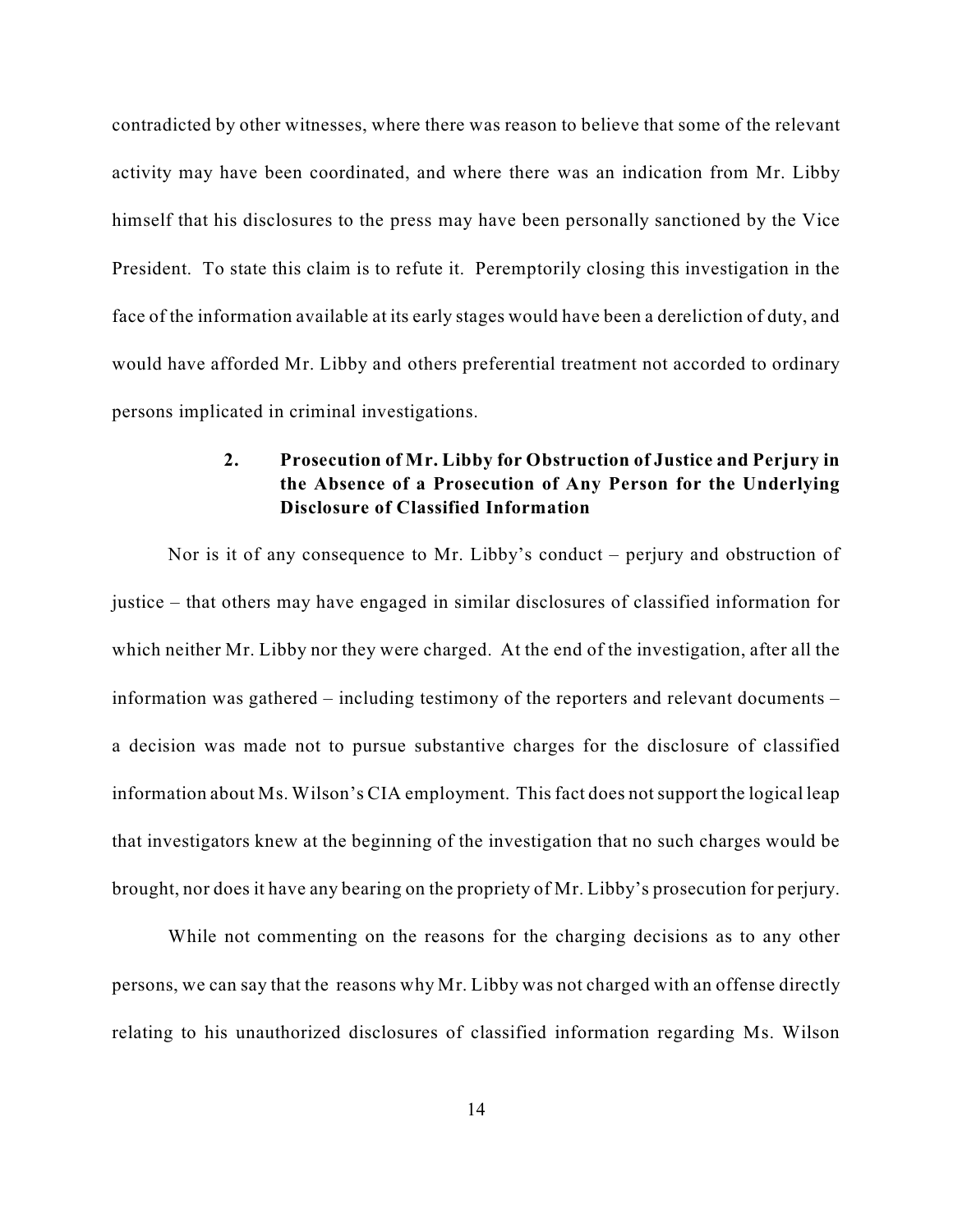included, but were not limited to, the fact that Mr. Libby's false testimony obscured a confident determination of what in fact occurred, particularly where the accounts of the reporters with whom Mr. Libby spoke (and their notes) did not include any explicit evidence specifically proving that Mr. Libby knew that Ms. Wilson was a covert agent. On the other hand, there was clear proof of perjury and obstruction of justice which could be prosecuted in a relatively straightforward trial. As Judge Tatel noted in his concurring opinion in *In re Grand Jury Subpoena, Judith Miller*, 438 F.3d 1141, 1182 (D.C. Cir. 2006), "insofar as false testimony may have impaired the special counsel's identification of culprits, perjury in this context is itself a crime with national security implications. What's more, because the charges contemplated here relate to false denials of responsibility for Plame's exposure, prosecuting perjury or false statements would be tantamount to punishing the leak."

Finally, the suggestion that there is something unusual or inappropriate about pursuing a prosecution for a crime of obstruction where the underlying crime is not prosecuted is a red herring (and oddly suggests that Mr. Libby's prosecution would not have been "wrongful" if only the government had brought more charges against him or others). Such perjury prosecutions are hardly unusual; indeed, as the Supreme Court noted in *Mandujano*, our system of justice would break down if witnesses were allowed to lie with impunity. This is especially true where the lies at issue succeeded in preventing the investigators from determining with confidence what had occurred.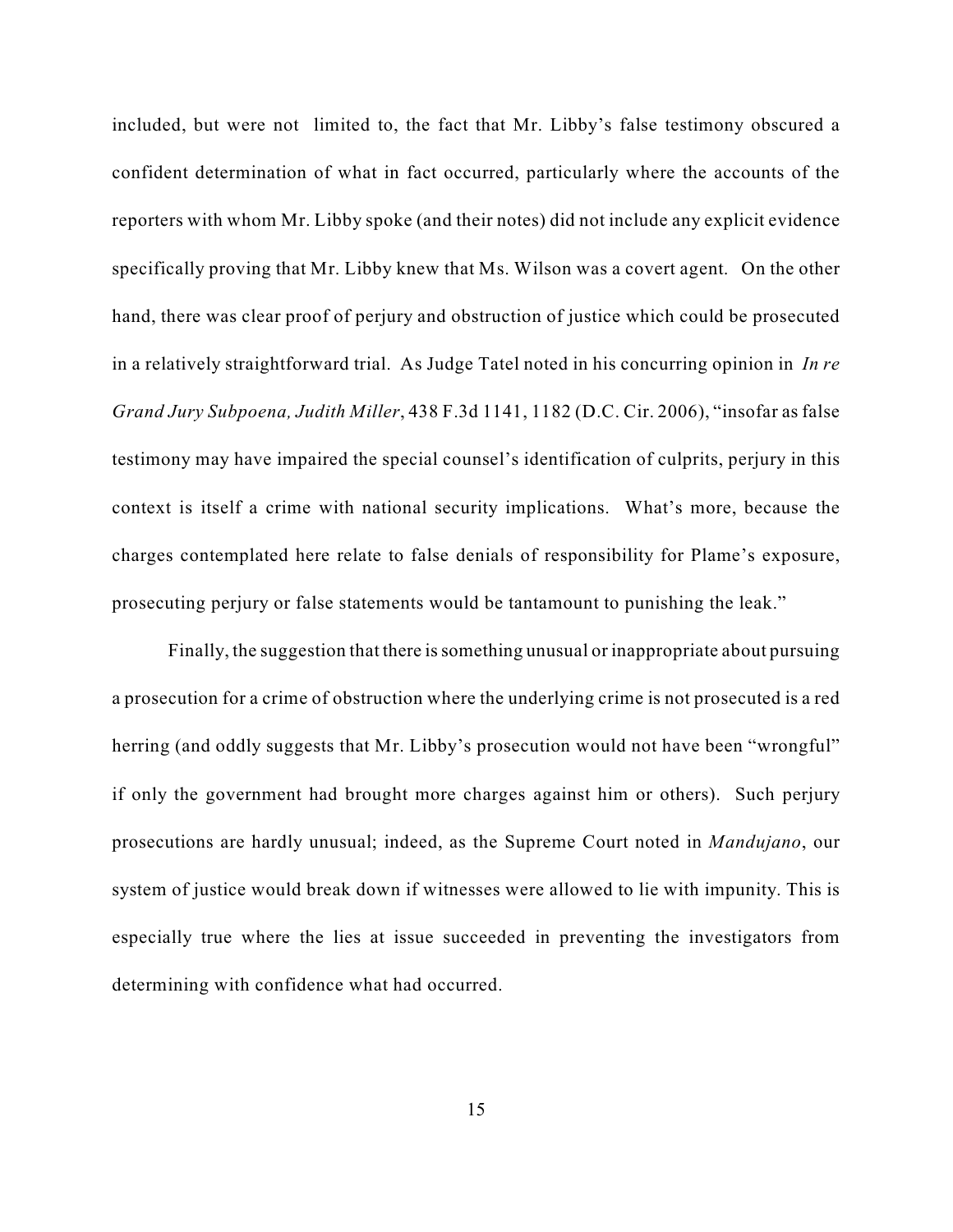In light of the foregoing, the assertions offered in mitigation are consistent with an effort by Mr. Libby's supporters to shift blame away from Mr. Libby for his illegal conduct and onto those who investigated and prosecuted Mr. Libby for unexplained "political" reasons. The assertions provide no basis for Mr. Libby to receive a reduced sentence. The record should be clear that the grand jury investigation was conducted fairly and in appropriate secrecy; Mr. Libby had ample legal resources and talent available to him to raise all appropriate legal challenges and mount a legal defense; the Court provided Mr. Libby substantial opportunity to follow through on the defense he proffered; and the jury carefully and dispassionately weighed the evidence over the course of many days and convicted on four counts and acquitted on another. While the disappointment of Mr. Libby's friends and supporters is understandable, it is inappropriate to deride the judicial process as "politics at its worst" on behalf of a defendant who, the evidence has established beyond a reasonable doubt, showed contempt for the judicial process when he obstructed justice by repeatedly lying under oath about material matters in a serious criminal investigation.

#### **IV. Conclusion**

Mr. Libby, a high-ranking public official and experienced lawyer, lied repeatedly and blatantly about matters at the heart of a criminal investigation concerning the disclosure of a covert intelligence officer's identity. He has shown no regret for his actions, which significantly impeded the investigation. Mr. Libby's prosecution was based not upon politics but upon his own conduct, as well as upon a principle fundamental to preserving our judicial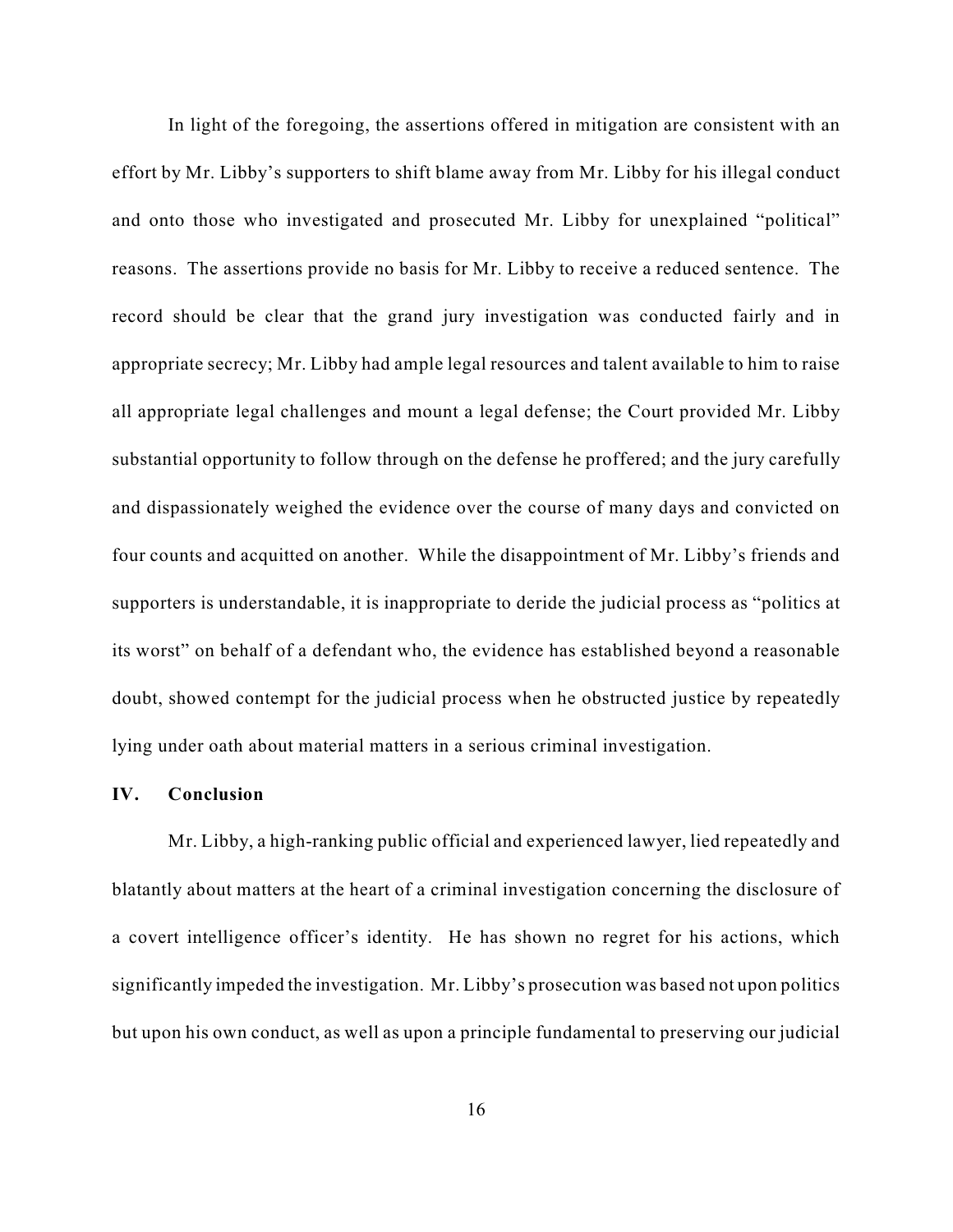system's independence from politics: that any witness, whatever his political affiliation, whatever his views on any policy or national issue, whether he works in the White House or drives a truck to earn a living, must tell the truth when he raises his hand and takes an oath in a judicial proceeding, or gives a statement to federal law enforcement officers. The judicial system has not corruptly mistreated Mr. Libby; Mr. Libby has been found by a jury of his peers to have corrupted the judicial system.

In light of the foregoing, it is respectfully submitted that Mr. Libby should be sentenced to a term of imprisonment within the applicable range of 30 to 37 months as set forth in a separate memorandum being filed today addressing the sentencing guidelines calculations. It is respectfully submitted that the sentencing range is reasonable and appropriate and that the Court should determine the precise sentence within that range in light of all the factors set forth in Title 18, United States Code, Section 3553(a).

Respectfully submitted,

 $\sqrt{s}$ 

PATRICK J. FITZGERALD Special Counsel 219 South Dearborn Street Chicago, Illinois 60604 (312) 353-5300

Dated: May 25, 2007